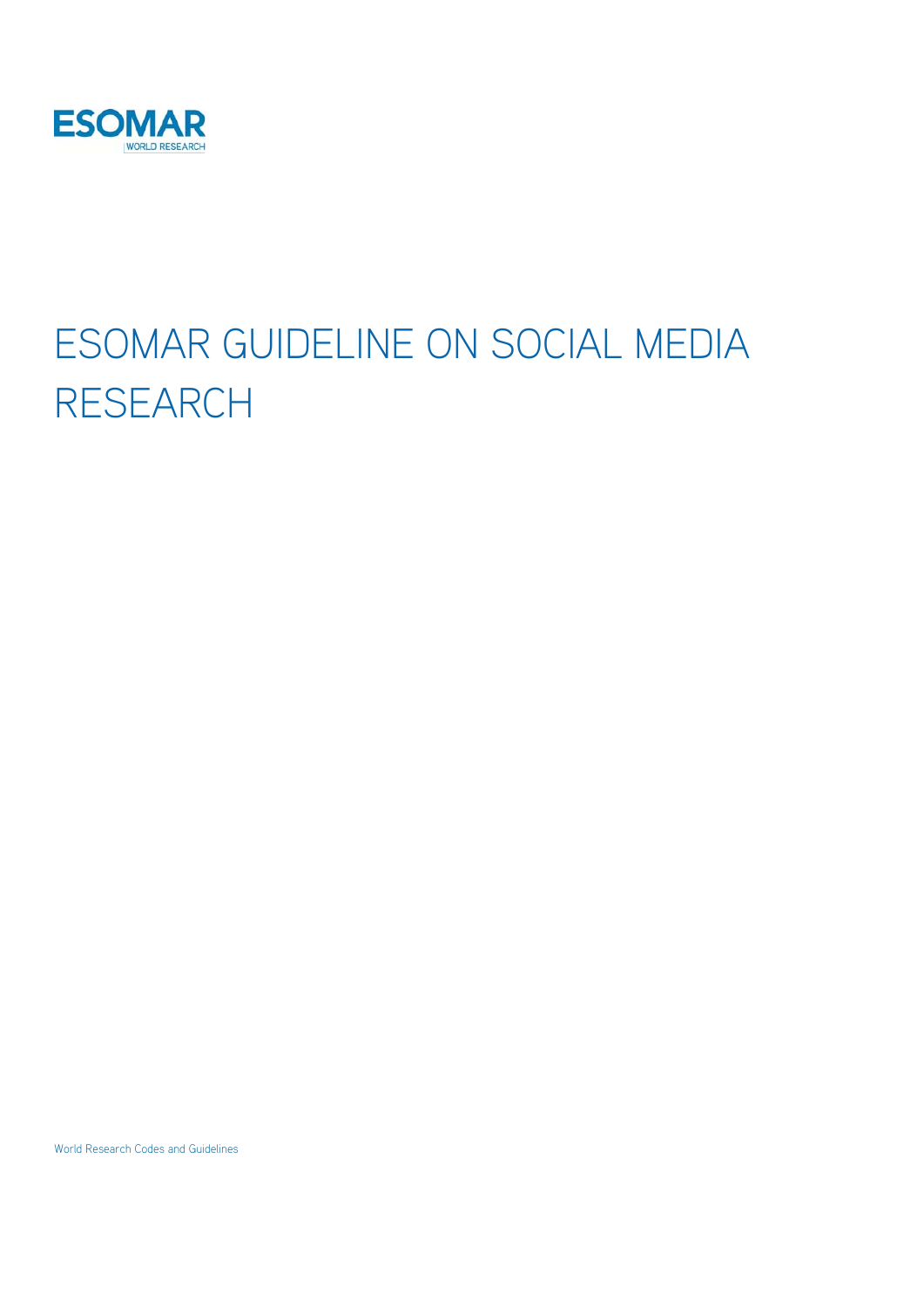All ESOMAR world research codes and guidelines,

including latest updates, are available online at www.esomar.org

© 2011 ESOMAR. All rights reserved. Issued July 2011

No part of this publication may be reproduced or copied in any form or by any means, or translated, without the prior permission in writing of ESOMAR. ESOMAR codes and guidelines are drafted in English and the English texts are the definitive versions.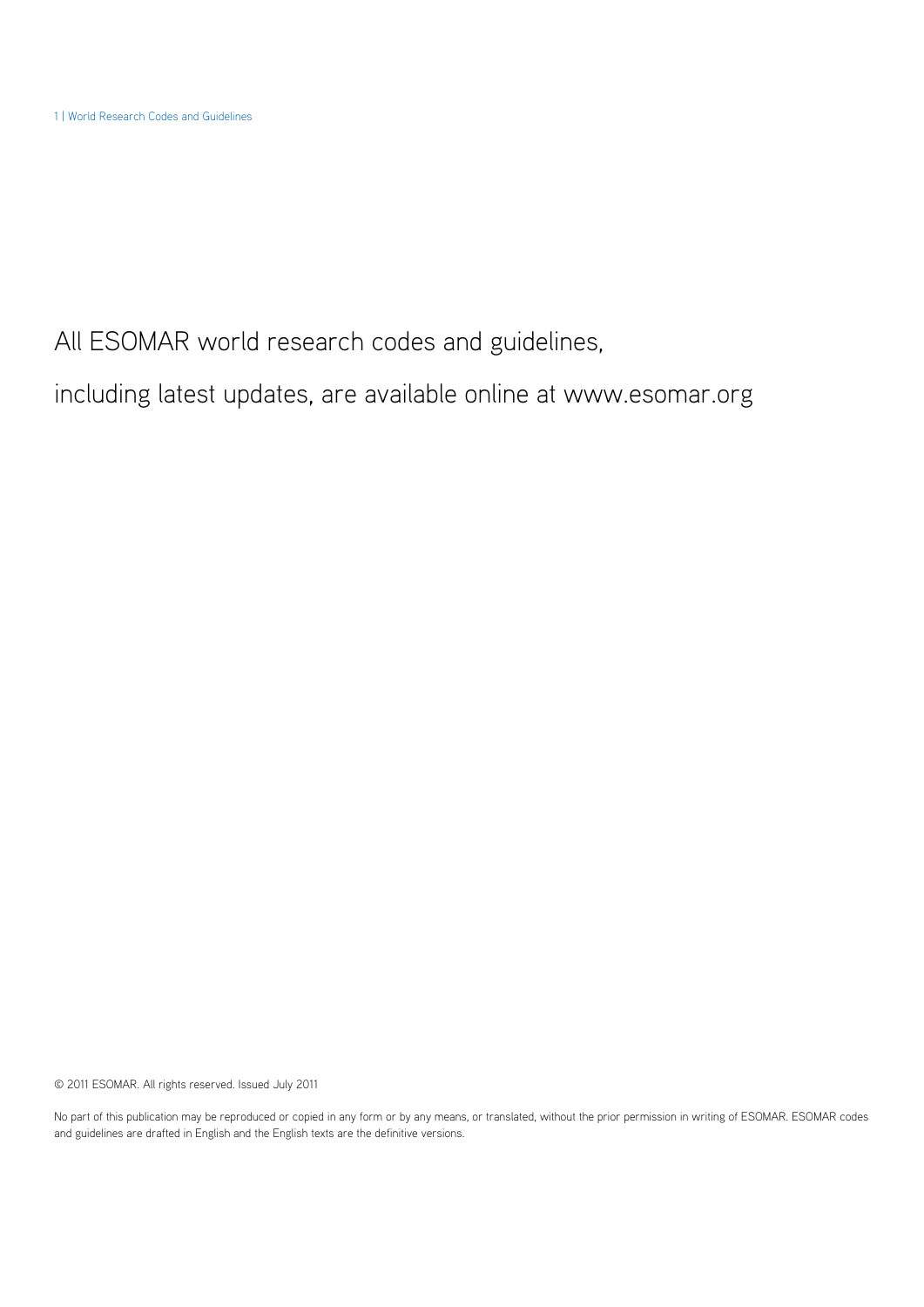## ESOMAR GUIDELINE ON SOCIAL MEDIA RESEARCH

## **CONTENTS**

| $\mathbf{1}$                                                                         | <b>INTRODUCTION</b>                                             | 3              |
|--------------------------------------------------------------------------------------|-----------------------------------------------------------------|----------------|
| 1.1                                                                                  | Scope                                                           | 3              |
| 1.2                                                                                  | <b>Definitions</b>                                              | 3              |
| 2.                                                                                   | <b>KEY PRINCIPLES</b>                                           | 4              |
| 2.1                                                                                  | Distinguishing market, social and opinion research as a purpose | 4              |
| 2.2                                                                                  | Conforming to law                                               | 5              |
| 2.3                                                                                  | Consent and notification                                        | 6              |
| 2.4                                                                                  | Protecting identifiable data                                    | 6              |
| 2.5                                                                                  | Ensuring no harm                                                | $\overline{7}$ |
| 2.6                                                                                  | Children                                                        | $\overline{7}$ |
| 2.7                                                                                  | Reputation of the industry                                      | 8              |
| 2.8                                                                                  | Reporting                                                       | 8              |
| 3.                                                                                   | <b>SOME SPECIFIC RECOMMENDATIONS</b>                            | 8              |
|                                                                                      | <b>FOR CERTAIN SOCIAL MEDIA</b>                                 |                |
| 3.1                                                                                  | Defining social media areas                                     | 8              |
| 3.2                                                                                  | Private social media areas issues                               | 8              |
| 3.3                                                                                  | Market research social media areas issues                       | 9              |
| 4.                                                                                   | <b>FURTHER INFORMATION</b>                                      | 9              |
| Appendix 1: Key fundamentals of the ICC/ESOMAR Code                                  |                                                                 | 10             |
| Appendix 2: Contract/Policy advice with sub-contractors/third party suppliers of SMR |                                                                 | 10             |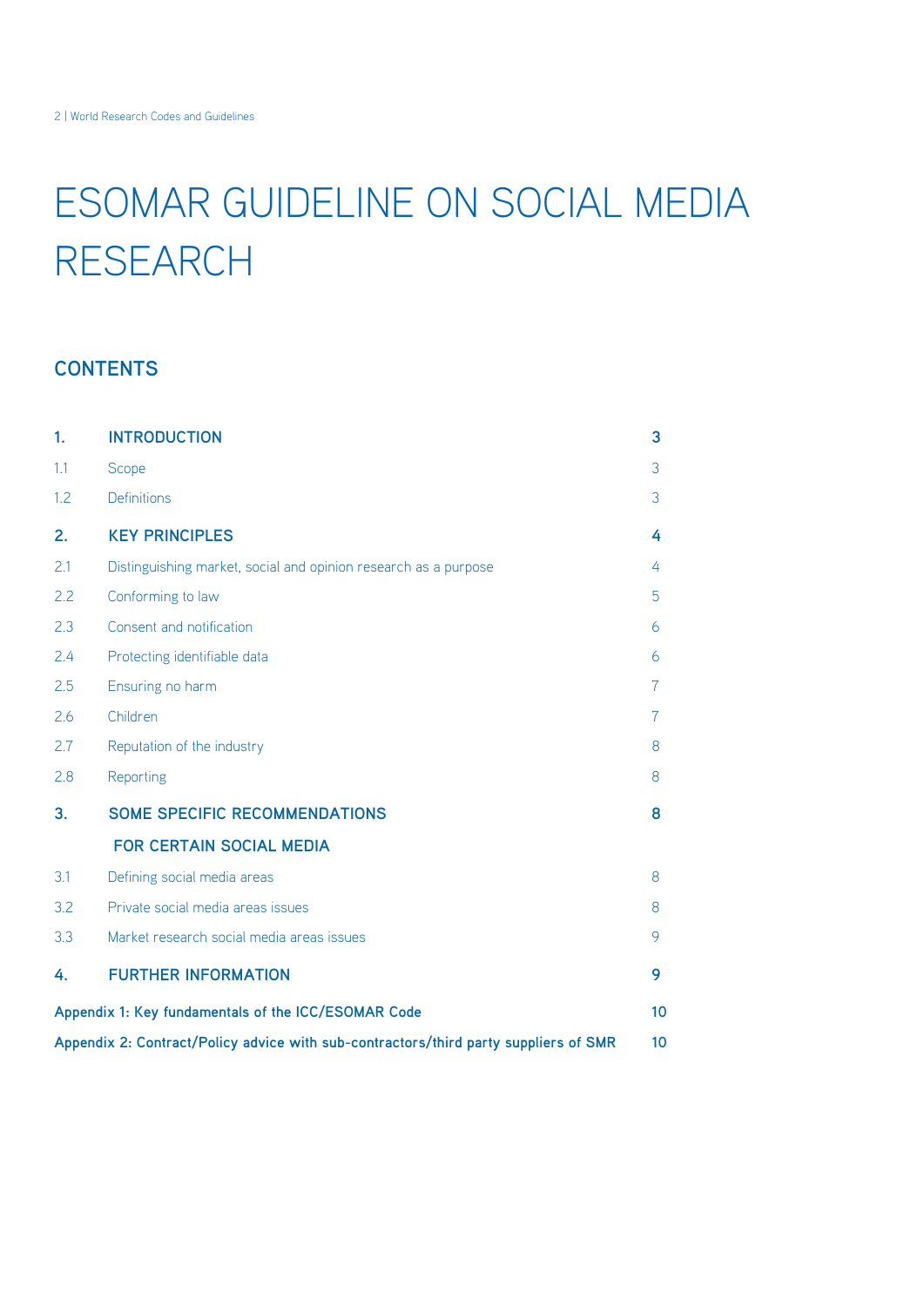## **1. INTRODUCTION**

The evolution of social media in recent years has changed the way that hundreds of millions of people share information about themselves around the world. The concept of consumers generating their own content on the internet has become ubiquitous. This has created new opportunities for researchers to observe, interact and gather information. Already many techniques have been developed to leverage social media such as community panels, crowd-sourcing, co-creation, netnography, blog mining and web scraping. Moreover it is likely that many more will evolve over the coming years as the internet continues to change.

The ICC/ESOMAR International Code on Market and Social Research requires that the same fundamental ethical and professional principles which govern face to face, mail and telephone research, are also applied to all types of online research (see Appendix 1). This document aims to provide guidance for the use of social media in market, social and opinion research.

It builds upon previously issued guidelines concerning Online Research and Passive Data Collection and supports ESOMAR's mission to ensure effective self-regulation to foster public confidence in our profession and industry. It aims to provide social media researchers with an awareness of the issues and guidance on how they can best apply the Code's fundamental principles of respect for consumers, trust, transparency and professionalism. This guideline also supports ESOMAR's consistent position to maintain a clear distinction between market, social and opinion research and marketing and PR activities.

Recognising that online research generally, and social media specifically, is continually evolving, this guideline conveys ethical and professional principles rather than being prescriptive about methodology.

Social media data often includes personally identifiable information. Most regulations in this area were developed before it was possible for one person to communicate with many on a publicly accessible online platform. Updates in privacy and data protection laws are still being developed and often lag changes in practises that have become generally accepted. This guideline is based on the principles underlying relevant laws and regulations presently in operation, especially with respect to data protection and intellectual property. However it also aims to propose pragmatic solutions that work within the spirit of existing laws and the ICC/ESOMAR Code, while aligning with currently accepted usage of online information around the world.

#### **1.1 Scope**

This guideline covers the collection of social media data for market, opinion or social research purposes. It recognizes that there are many different activities enabled by social media - of which market, opinion or social research is just one – and that these varied activities (including customer service and customer relations management) necessarily have different implications for consumers and those who make use of social media.

Researchers must not allow personal data they collect in a market research project to be used for any other purpose than market, social and opinion research. If it is intended to collect personalised social media data for other purposes, they must clearly differentiate this activity from their research activities and not misrepresent it as research. See section 2.1 for more on this issue.

This guideline shall be read in conjunction with the ICC/ESOMAR International Code on Market and Social Research and other ESOMAR guidelines available at www.esomar.org.

#### **1.2 Definitions**

Social media is defined as internet based platforms and technologies that permit users' interaction and/or facilitate the creation and exchange of user generated content. Whilst the scope is evolving, currently the most frequently used examples include:

- Online forums/discussions, communities, blogs, social networks (e.g. Facebook)
- Video/photo sharing (e.g. YouTube)
- Multi-person/group communication and/or collaboration platforms (e.g. Twitter).

**Social media data** refers to the information (photos, comments, etc.) that users generate or share while engaged in or with social media. It often includes personally identifiable data.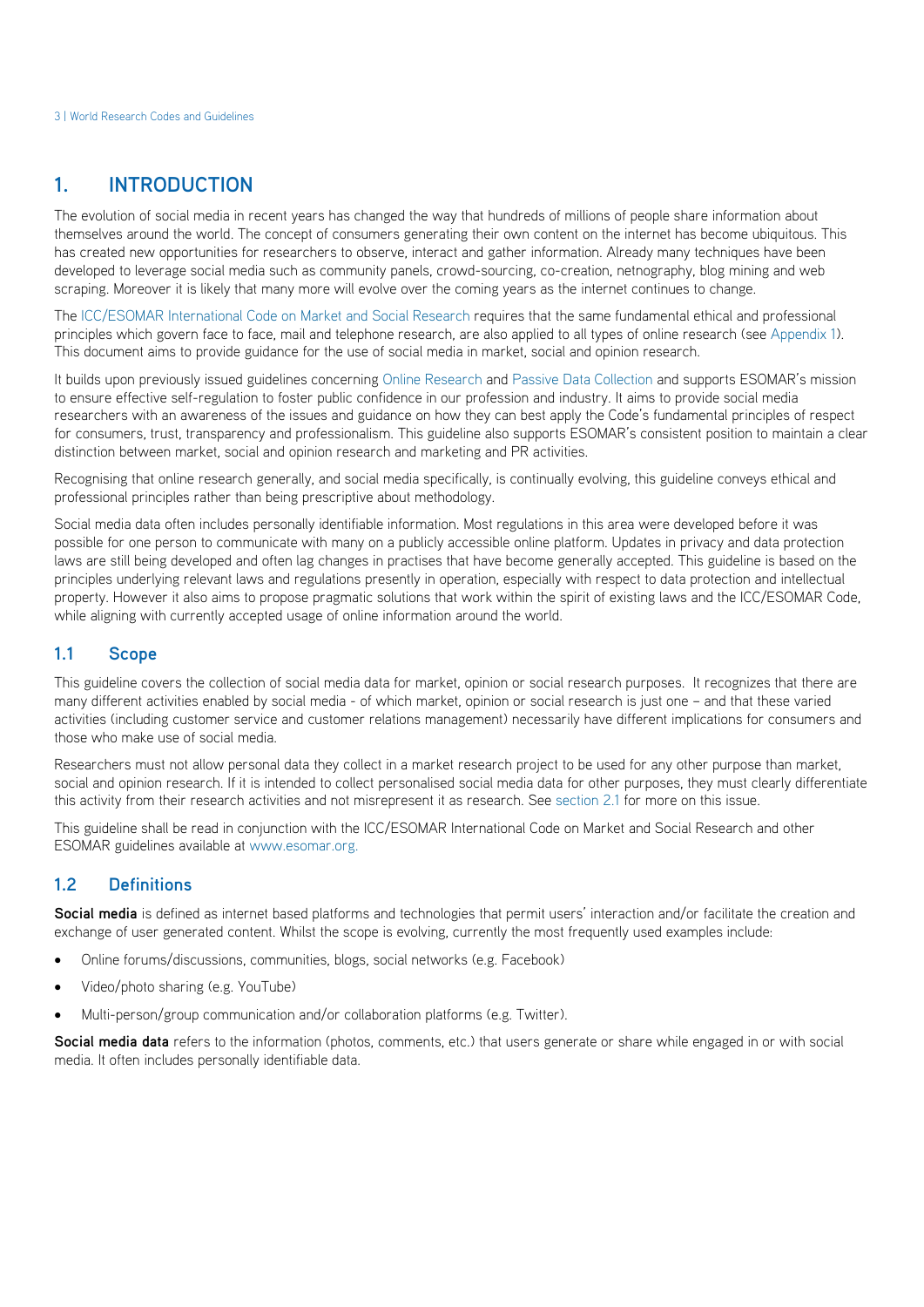**Social media research (SMR)** covers all research where social media data is utilised either by itself or in conjunction with information from other sources. Examples of current social media research include:

- Monitoring or crawling social media platforms (from automated monitoring of brand sentiment through to ad-hoc desk research)
- Ethnographic research (from observing online social behaviour to participating and collecting primary data in various forms, including 'friending' users). This includes netnography
- Co-creational techniques used for research purposes
- Online communities that generate or deliver consumer opinions, reactions, feedback on a regular, formal or systematic basis.

Note that SMR excludes behavioural tracking research, even when conducted on social media websites.

Throughout this guideline a number of specific terms will be used whose meanings are as follows:

**Data collection** is the process of extracting data from social media data for analysis, and is sometimes referred to as scraping or crawling. This can be automated or done manually.

**Masking** is a technique whereby the original social media data such as comments, photos or videos is altered to a point that it cannot be traced back or attributed to the original user (using a search engine for example). See Section 2.4.

**MROC (Market Research Online Community)** is one of the more frequently used terms used to describe an online community created specifically for the purposes of market, social and opinion research. Others include DORC (Dedicated Online Research Community).

**Personally identifiable information (referred to as personal data in EU legislation**) is information that can be used to uniquely identify, contact, or locate a single person or combined with other sources to uniquely identify a single individual

ToU is the Terms of Use policy that a website or online service requires its users to accept.

**Walled garden** is an online service which requires users to register or apply for membership before being permitted to participate. A walled garden can only be accessed after the user has obtained a login and/or password, even if entry is automatic.

The following general terms are taken from the definitions in the ICC/ESOMAR Code:

**Client** is any individual or organisation that requests, commissions or subscribes to all or any part of a market research project.

**Market research** is the systematic gathering and interpretation of information about individuals or organisations using the statistical and analytical methods and techniques of the applied social sciences to gain insight or support decision making. The identity of respondents will not be revealed to the user of the information without explicit consent and no sales approach will be made to them as a direct result of their having provided information.

**Researcher** is any individual or organisation carrying out, or acting as a consultant on a market research project, including those working in client organisations.

**User** is any individual or organisation from which information is collected for the purposes of a market research project, whether they are aware of it or not, or is approached for interview. In the context of SMR, the user may also be referred to as an Author, Member or Poster. (Note: this term is equivalent to a Respondent or Participant in other market, opinion or social research modes.)

### **2. KEY PRINCIPLES**

All the core fundamental principles of the ICC/ESOMAR Code (see Appendix 1) apply to social media research. The following section explains the implications of them for this context.

#### **2.1 Distinguishing market, social and opinion research as the purpose**

Researchers must not allow personal data they collect in a market research project to be used for any other purpose than market, social and opinion research. This principle can cause particular issues when investigating social media.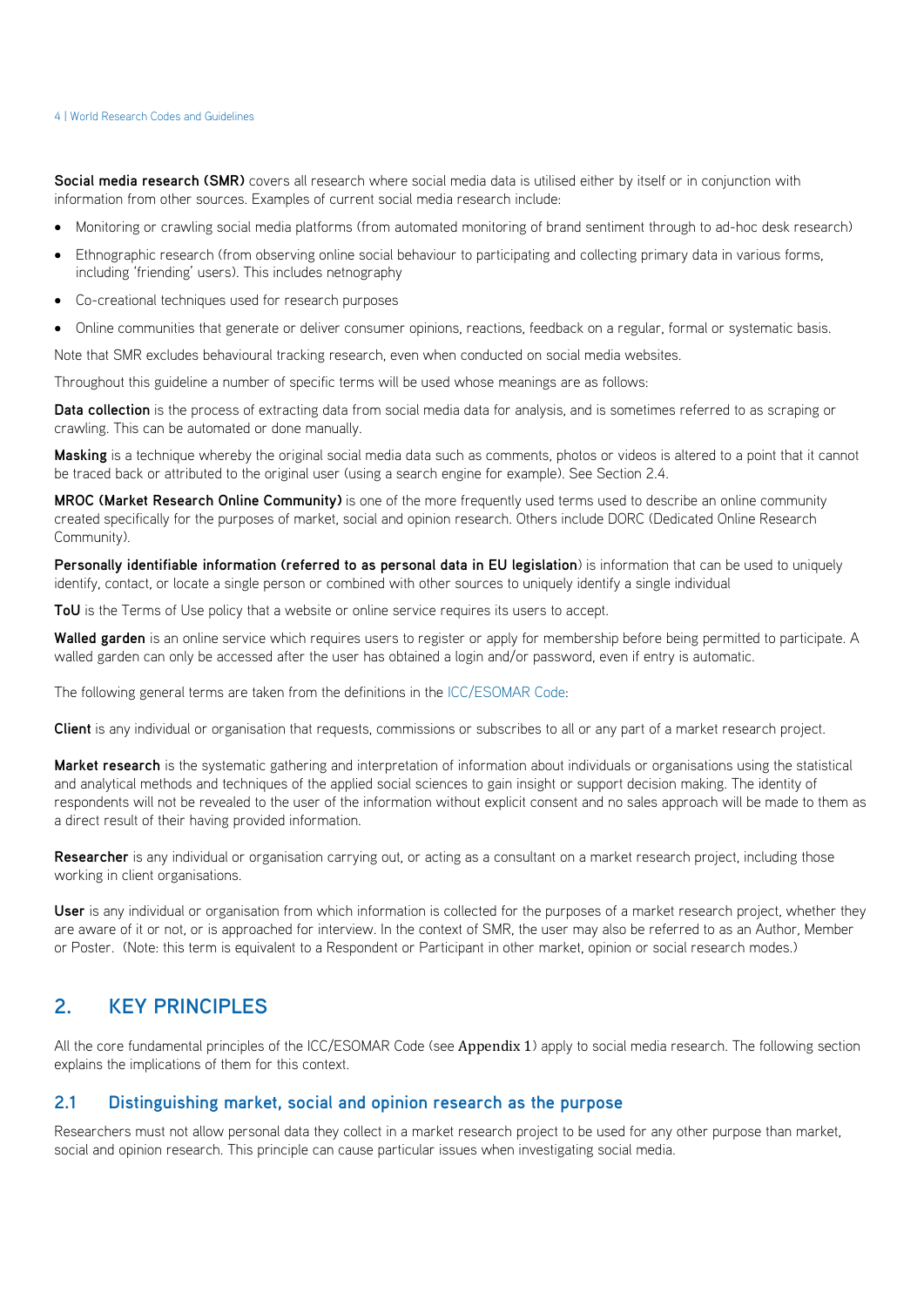Under Article 7c of the ICC/ESOMAR Code, if quotes containing personally identifiable information are passed to the client, unless national provisions require stricter regulations, the following conditions must apply:

- *i) the respondent has explicitly expressed this wish and/or*
- *ii) the respondent has given their explicit consent*
- *iii)* on the understanding that no commercial activity will be directed at them as a direct result of their having provided information.

In some cases those taking part in research-based communities could be exposed to sales and PR messages as part of the research process. This is permissible under the ICC/ESOMAR Code provided the purpose is for research (see section 3.3 for more guidance on how best to inform users about the purpose).

The ICC/ESOMAR Code requires researchers to be transparent in their dealings and not to misrepresent as market research any project which has another purpose. To aid clarity and protect the reputation of the researcher and of market research, the research services and the organisation or company carrying them out must be presented in such a way that they are clearly differentiated from any non-research activities. To ensure the public is not confused when social media data is being used by an organisation which is involved in both research and non-research activities, it is recommended that:

- the company's privacy policy and promotional literature must differentiate the different services that are being offered and separate market research from other activities;
- it must be easy for users and others to contact the researchers carrying out market research and those making enquiries must not be confused by having apparently to get in touch with a non-research organisation or deal with non-research staff to raise queries or complaints about market research activities;
- the introduction used when contacting a user must clearly define the purpose and they must not be left with the impression that the exercise has a research purpose if it does not.
- These requirements do not prevent researchers from being involved in non-research activities providing the purpose of collecting personally identifiable data is not misrepresented. Nor do they in any way restrict the right of the organisation to promote the fact that it carries out both market research and other activities providing they are clearly differentiated and that they are conducted separately and in accordance with the relevant laws and local professional rules of conduct. More guidance in this area is given in the Distinguishing Market Research from Other Data Collection Activities.

#### **2.2 Conforming to the law**

Researchers must conform to all relevant national and international laws. There are three main legal aspects to consider here.

First, social media research must comply with national and international data privacy legislation and relevant requirements for notice, consent, accuracy, security and access when personally identifiable data is collected and stored. See section 2.3 for more on 'Consent'. There are also legal issues and measures (e.g. Safe Harbour requirements) relating to international transfer of personal data where data from which personal identifiers have not been removed is transmitted across national borders as well as considerations as to whether the country to which the data is transferred offers an adequate level of protection from a data protection perspective.

The second legal issue is that by accessing virtually all online services, researchers will be subject to the service owners' Terms of Use (ToU). Most ToU have intellectual property rights clauses that explicitly forbid the unauthorised copying of material. Many go further to bar all forms of social media data collection.

Subject to 'fair use' exceptions in certain countries, such ToU could prevent a researcher from even copying material to their computer for further analysis and forbid any form of selling on of that information to their clients, without permission.

For example, the following popular social media ToU can be located on the web at:

Facebook: www.facebook.com/terms.php

Twitter: twitter.com/tos

LinkedIn: www.linkedin.com/static?key=user\_agreement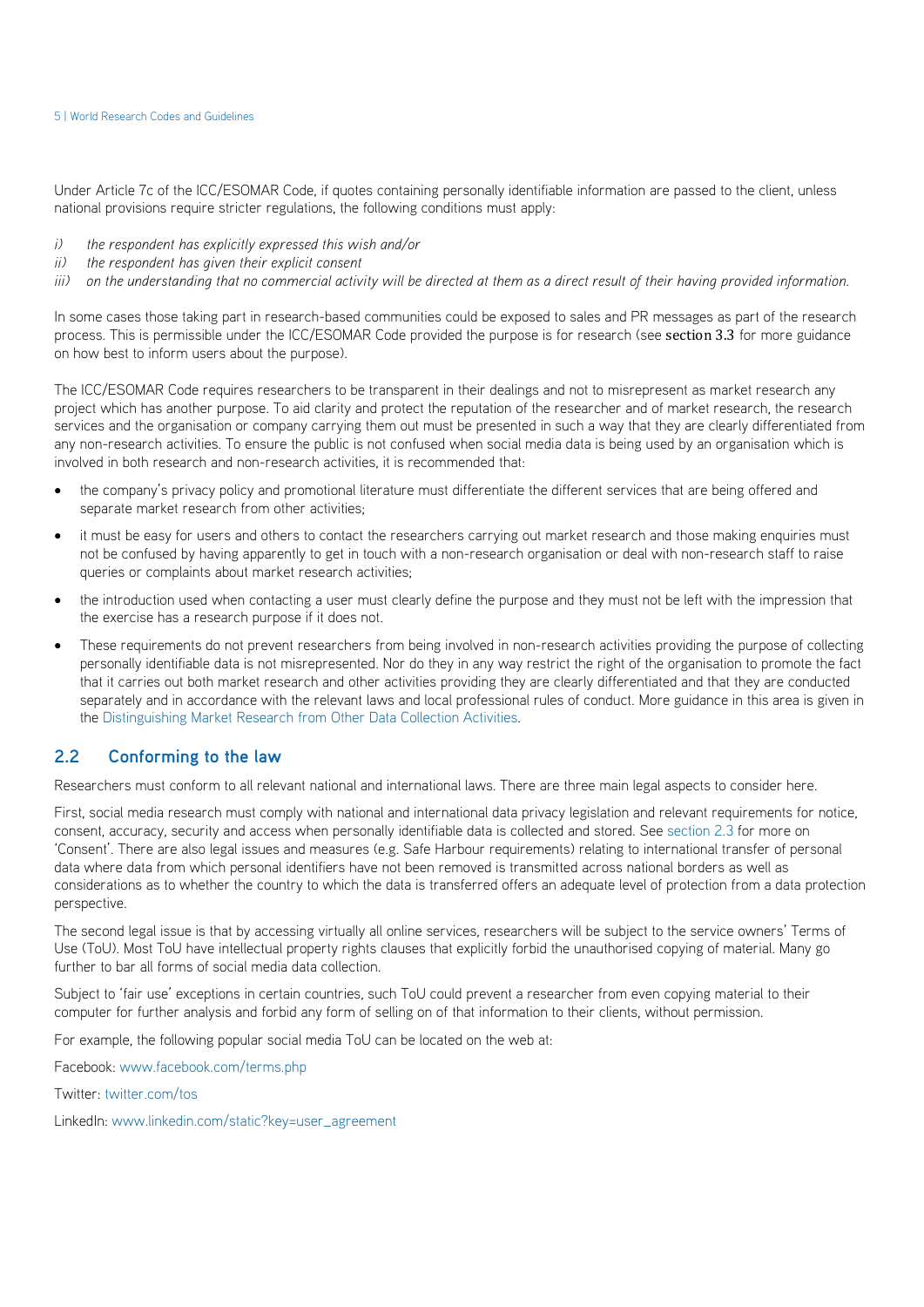Researchers should therefore check what conditions apply to the content they use from social media and respect any requests for privacy (including robot.txt file requests, secure pages, etc). They must seek permission to scrape content from any source where this might breach the ToU and to abide by that service's ruling. Where permission is not granted, reading of such information and summarising the issues without copying anything is permissible, subject to the guidelines in section 3. Note, researchers should not engage in efforts to circumvent web sites' protections of the data they hold (eg IP spoofing, fictitious user ID's, etc).

Where researchers use third party aggregators for data collection services, the onus is on the researcher to check with their supplier that permissions have been obtained and the data has been sourced lawfully (see Appendix 2).

The third legal aspect concerns copyright. The ToU will usually also address copyright issues and the use of material on the website. Often the website owner will also be the copyright owner. However copyright laws are complex. They also vary across jurisdictions and researchers must acquaint themselves and observe the relevant laws on this topic.

#### **2.3 Consent and notification**

The ICC/ESOMAR Code states that users' co-operation must be based on adequate information about the purpose and nature of the project and their agreement to participation obtained. In addition, in some countries, existing data protection laws may also require users to be informed when personally identifiable data is collected.

Although it is potentially easy to obtain consent from members of market, social and opinion research communities, it poses more issues for other social media where users will generally not have been informed in advance or have consented to its use for research unless this is covered in the ToU.

As noted in the ESOMAR Online Research guideline, researchers must remain mindful of concerns about privacy and intrusion if sending an email requesting such consent. They must reduce any inconvenience such an email might cause to the recipient by clearly stating its purpose in the subject heading and keeping the total message as brief as possible.

If consent has not been obtained (directly or under the ToU) researchers must ensure that they report only depersonalised data from social media sources. If researchers are using automated data collection services, they are recommended to use filters and controls to remove personal identifiers such as user names, photos, links to the user's profile, etc. Where this is not possible or they are manually collecting data from websites, their analysis must only be with depersonalised data and no attempt should be made to identify people – see section 2.4 for a discussion on when identifiable quotes can be potentially used.

If depersonalized social media research data is passed on to another researcher or client, the researcher must have a contract with the recipient of the data which requires them not to attempt to use technical means to re-identify quotes or their posters and use such data for a non research purpose and to observe the ICC/ESOMAR Code and the provisions of this guideline.

When researchers, or their automated agents, interact directly with users within social media, they must also convey to them their purpose, role and how they will use any comments. They must also seek permission from users and the service owners or their representatives to conduct their work. Furthermore when taking part, researchers must ensure they do not misrepresent themselves as a genuine member of that social media space.

When researchers, or their automated agents, are working in social media spaces, they must provide an email address and a telephone number and/or mail address to facilitate contact and verification. For additional transparency, and to meet data collection notice requirements, researchers must publish a privacy policy on their website which explains how any personal data they collect is handled, offering appropriate measures to ensure that users can exercise their rights to require that their personal data are deleted or rectified, or that their personal data are not made available to others.

#### **2.4 Protecting identifiable data**

Social media platforms offer many opportunities to view personally identifiable data. Some people post information that overtly discloses their identity, are aware of this and have a diminished expectation of privacy. Others are not aware that the services they are using are open for others to collect data from or think that they have disguised their identity by using a pseudonym or username. However, online services are now available that make it possible in many cases to identify a "poster" from their username or comments and can link that to many other aspects of personally identifiable data including their address, phone number, likely income and socio demographic data.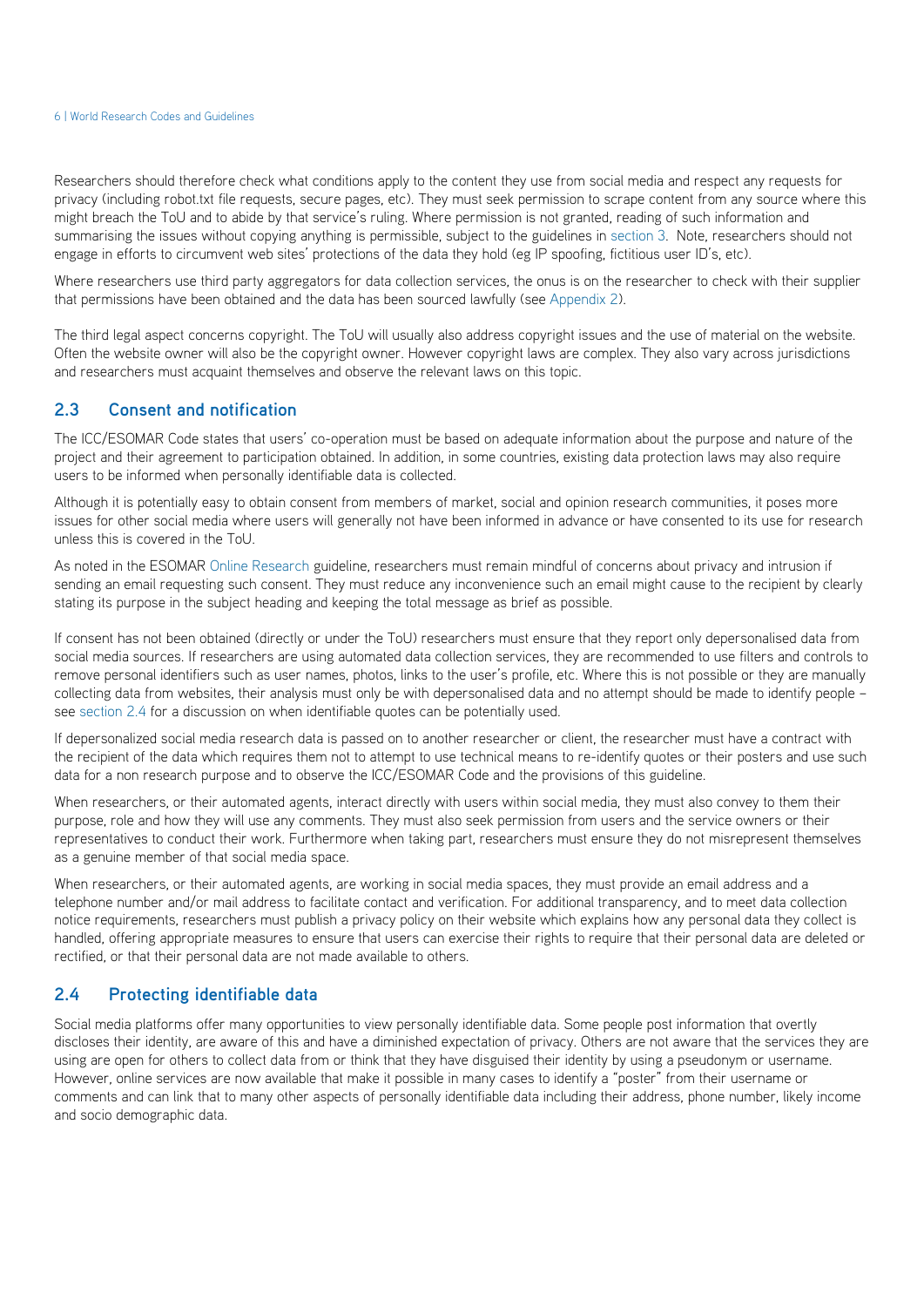Given this, data cannot always be 100% anonymised on the internet by merely removing the username and linked URL from the comment. Therefore if researchers wish to quote publicly made comments in reports or to pass these on to people not bound by the ICC/ESOMAR Code (or a contract linked to this), they must first check if the user's identity can be easily discoverable using online search services. If it can, they must make reasonable efforts to either seek permission from the user to quote them or mask the comment to such an extent that the identity of the user cannot be obtained.

Masking is a technique whereby raw data is so changed that it becomes very difficult for others to find the data online with a search service and thereby identify the person from whom it originates. It is a useful technique to ensure that the anonymity of people making comments is preserved where

- 1. the researcher has not sought their permission and
- 2. the comment would be easily traceable with a search service.

The degree of masking required will depend on the nature of the comment and its author. Masking can be applied in varying degrees ranging from just changing the odd word through altering key features of a comment to précising. It is the responsibility of the researcher to decide which is most appropriate. Factors to take into account include:

- If the topic being discussed is sensitive or personal
- If abusive language is used
- If it includes anything against the law
- If it includes anything embarrassing or is likely to impact career opportunities
- If it includes any personally identifiable information
- If it includes any data about others that is not already public.

In the case of public pictures or videos, consideration should be given to techniques such as pixelation of faces, where masking is required. Note, masking is unlikely to be sufficient in many B2B contexts or when researching very small groups, as identification is highly likely even if masked. When a researcher passes a masked comment on in a report to a client, they should clearly indicate if it has been masked.

If a researcher decides to seek users' permission to quote them, they must abide by relevant country laws, be sensitive to users' concerns about being observed and explain clearly and honestly the purpose of their work. The user should be given the opportunity to check the bona fides of the researcher, if they so wish, before deciding what to do.

Where researchers use services to enhance comments with demographic profiles (eg personal profiles), they should only use this information for research classification purposes. Since such services often provide other identifiable personal information (eg phone number, address or email), they could permit unintentional linkage of research data to personal data and this must not be used in analysis or passed on.

#### **2.5 Ensuring no harm**

Another key principle of the ICC/ESOMAR Code is that the rights of users as private individuals shall be respected and that they shall not be harmed or adversely affected as the direct result of participating in research.

The greatest risk in social media research relates to inadvertently revealing the identities of users, who did not realise they were participating in research and so would not expect to be identified. Again to ensure users are not harmed by research activities, the abiding principle must be one of caution, removing any personal identifiers in data as soon as possible taking into account necessary quality controls.

#### **2.6 Children**

Researchers must take special care when carrying out research among children and young people (see ESOMAR Guideline on Interviewing Children and Young People).

This is a particular issue with many social media platforms as their users can include children. Where data is likely to be from a child, researchers must take particular care in masking responses to ensure that the user cannot be identified or obtain permission from a parent or legal guardian to collect and use identifiable data (see ESOMAR Guideline for Online Research).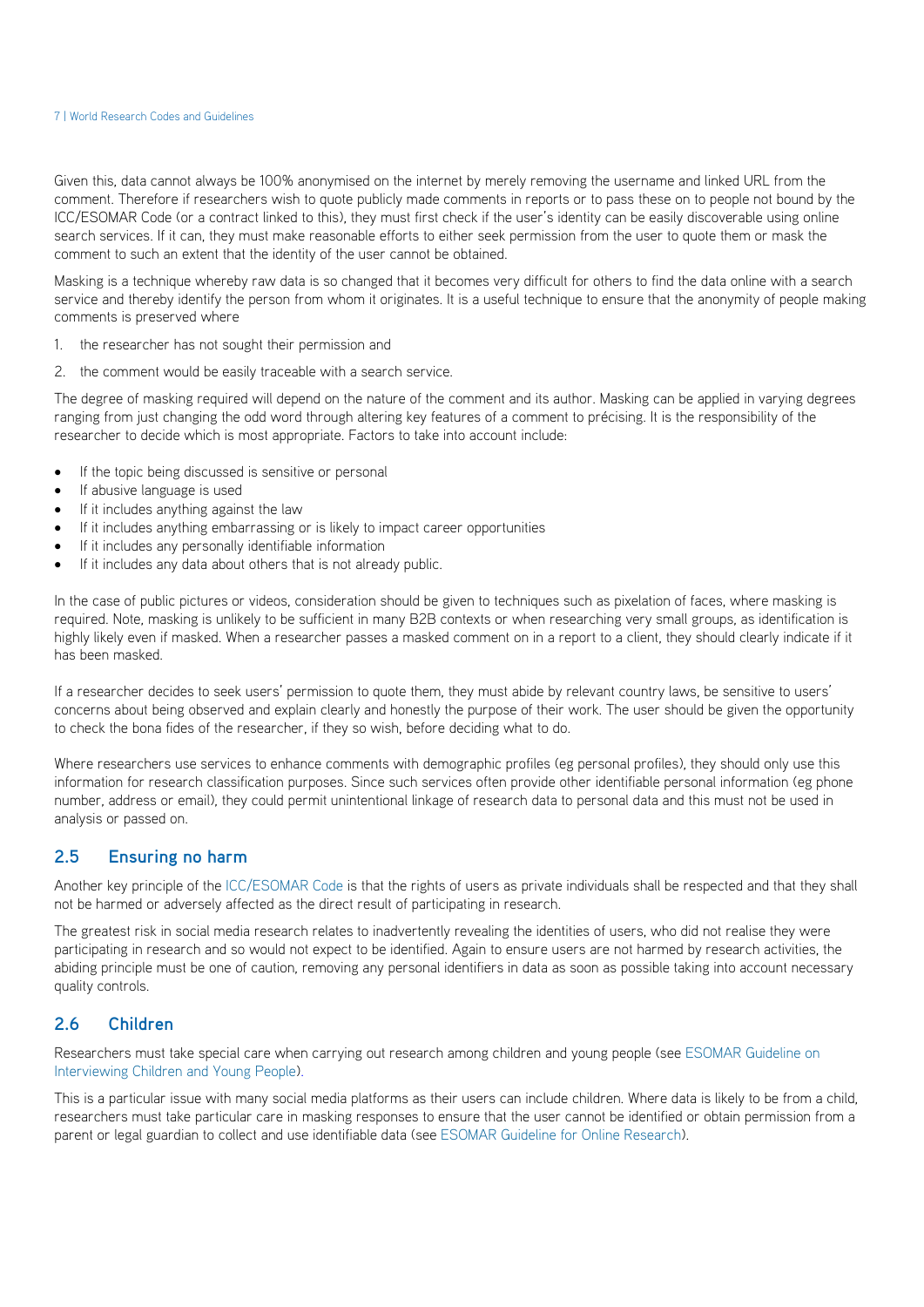Where a market research online community (MROC) is being conducted with young people, permission must be obtained from a parent or legal guardian.

#### **2.7 Reputation of the industry**

Researchers must not do anything that might damage the reputation of market, social and opinion research.

Given its specific nature, working with social media requires additional care since any mistakes or misunderstandings can be spread virally within minutes across the network. Social media researchers must therefore be mindful of the core principles of the ICC/ESOMAR Code in the work they and their companies conduct and avoid activities and practices which could undermine public confidence in market, social and opinion research.

#### **2.8 Reporting**

The ICC/ESOMAR Code requires that projects are reported and documented accurately, transparently and objectively.

As social media research is a relatively new area, care needs to be taken by researchers to explain the impact that this sample source may have had on the results and their validity and reliability. This is necessary to ensure transparency for all involved and to educate users who may not be familiar with this type of research data rather than to devalue the information obtained.

## **3. SOME SPECIFIC RECOMMENDATIONS FOR CERTAIN SOCIAL MEDIA**

#### **3.1 Defining social media areas**

There are three areas in which social, opinion and market research could be conducted. These are defined as follows:

- **Public social media:** This covers the majority of social media. It includes all places where access has been set by the website or the user to 'public' and entry is without any form of entry barrier. It can also include those where a username or password is required, but these are required for identification or site revenue reasons, rather than to protect the privacy of the data posted. Examples include public profile pages of social media networks; public micro-blogging posts; and many forums (including those where a username may be required, but is automatically granted, that is they are not moderated).
- **Private social media:** This covers areas where the user or the website do not want the data to be publically accessible. All require username identification for access, although this is not a distinguishing feature. These are sometimes referred to as 'walled gardens'. Examples include: 'private wall to wall' or individual communications on social media networks; protected posts on micro-blogging sites; or forums/groups areas where admittance is controlled by an administrator or moderator.
- **Market research social media:** This covers any online place specifically created for market, social and opinion research purposes where users have been informed of its function and the use to which their comments might be put. Typically (but not always) these are also private spaces. Examples include Market Research Online Communities (MROC's), certain blogs, online ethnographic and co-creational techniques which utilise social media platforms.

In addition to the guidelines in Section 2, researchers need to consider the following when using data derived from private and market research social media spaces.

#### **3.2 Private social media areas issues**

Researchers can only access these areas with the permission of the service operator or their agents. They should make it clear in their profile and preferably also in their avatar and/or username that they are a researcher, who they work for and their purpose. In interacting with members of a private area they should include a reference to their role, so that members are left in no doubt who they are talking to.

As a general rule, researchers should not copy or scrape content within private areas, even if they have permission of the site owner. If researchers do so, it should be made clear to all users that this is happening and they should provide individuals with a process to be excluded from such data collection.

Researchers must observe great sensitivity interacting with people in private spaces. When this needs to be done, they must follow the guidelines in section 2.3 on consent and notification and 2.4 on protecting identifiable data.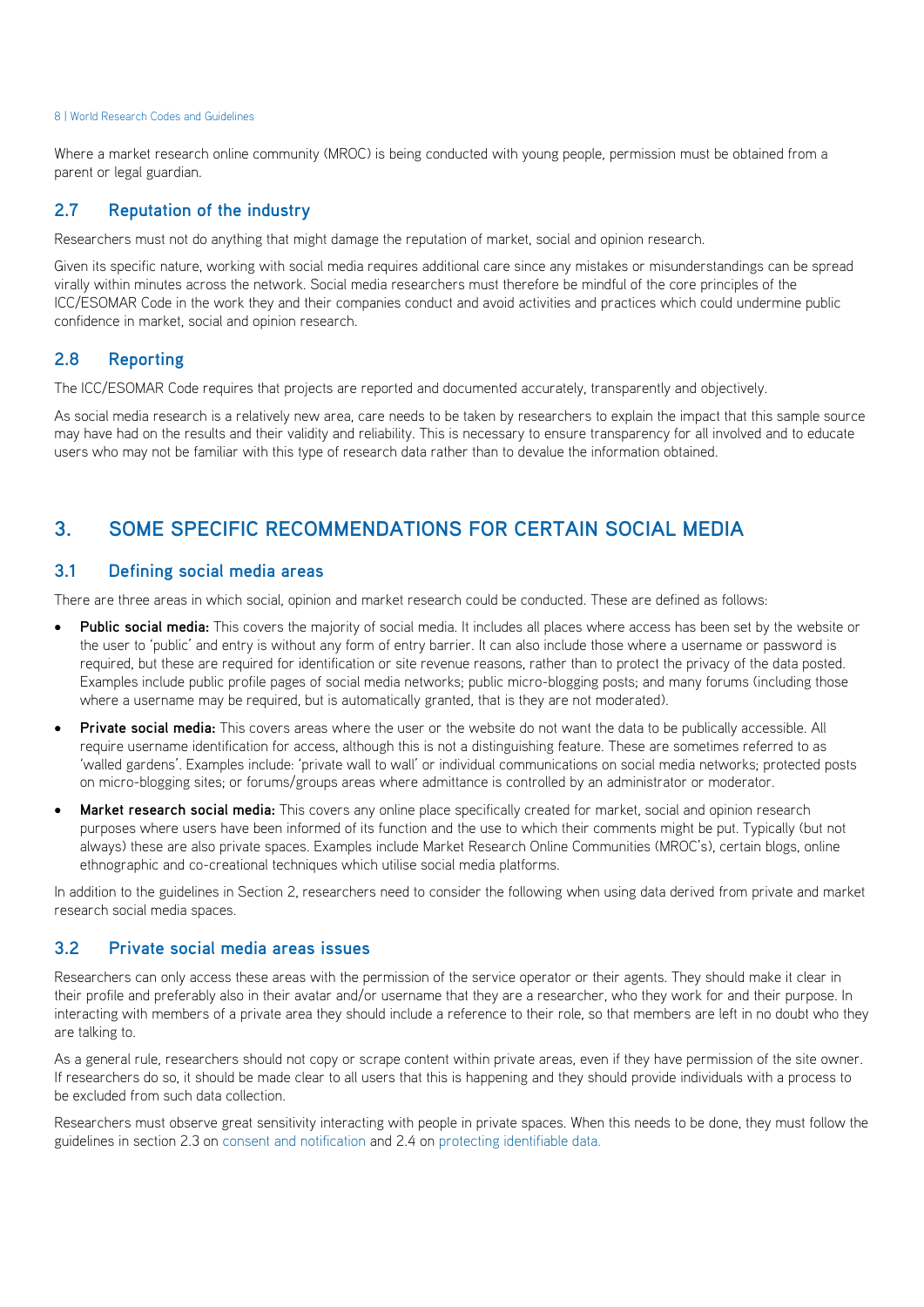#### **3.3 Market research social media areas issues**

Market, social and opinion research spaces are normally private walled gardens where members must agree the purpose for which data is being collected and the terms and conditions for participation before they sign up to take part in the community, blog or cocreational project.

These terms must be simple, clearly worded and easy to understand. Members must be fully aware of:

- The purpose of the space that it is for research, but in the case of a MROC, that they may be exposed to marketing information for research purposes only. This might include incentives for panel participation noting that using the client's products could be regarded as marketing in some countries
- That all data may be shared with the client this is especially important since some members will actively share real names and photos
- How it could be used
- The rules for interacting (i.e. no cyber-bullying, defamatory comments etc)
- The site privacy policy including requirements listed in the Online Research guideline.

Unlike public internet areas, content can be copied and scraped and utilised for any research purpose, subject to members being fully aware of these applications. However the personal identity of those making comments must be protected. Some research communities offer clients opportunities to meet members and interact with them directly but this must be only with the consent of members. Clients must agree to abide by the ICC/ESOMAR Code, in particular that such interaction will be for research purposes only.

Where spaces are communal, members should be warned about contributing personally identifiable information. For example, members in a community should be given the option of using a pseudonym and uploading a photo of an avatar, a pet or inanimate object, rather than requiring that they use their real name and a photo of themselves. In addition on sign up, researchers should provide reassurance to community members that they will never ask for information that could create a risk of identity theft if lost, misused or disclosed to an unauthorised party, such as credit card numbers, social insurance/social security numbers or bank account details.

The role of moderators and clients should be unambiguously identified as such in all their interactions and communications with members. However care needs to be taken to protect them from being easily contacted outside the project, so it may be necessary to withhold full names and/or emails of such people and to utilise secure email systems within the relevant software.

Where MROC's are used to test products, advertising and/or communication of messages it is important that users are made aware of this. If users are taking part in a simulated sales test, it must be clear that they are helping in a research project and not in some form of direct marketing or sales exercise. No personal data collected during the course of an MROC may be used for any non-research purpose such as subsequent direct marketing or promotion to the individuals taking part.

#### **4. FURTHER INFORMATION**

Members who are unsure about the application of the Guideline in specific circumstances can seek advice by contacting the ESOMAR Professional Standards Committee, professional.standards@esomar.org

#### *Project Team*

- *Adam Phillips, Committee Chair, Managing Director, Real Research and Chair of ESOMAR Professional Standards and Legal Committees*
- *Ulf Andersen, MD of Synovate Scandinavia*
- *Pete Comley, Founder, Join the Dots (previously known as Virtual Surveys)*
- *Ed Keller, CEO, Keller Fay Group, co-founder of WOMMA Word-of-Mouth Marketing Association*
- *Peter Milla, Member of CASRO Task Force*
- *Annie Petitt, Chief Research Officer, Conversition*
- *Niels Schillewaert, Managing Partner of InSites Consulting*
- *Kristin Sharp, CEO of Ipsos Understanding UnLtd*
- *David Stark, VP, Compliance and Privacy, GfK, member of ESOMAR Professional Standards and Legal Committees*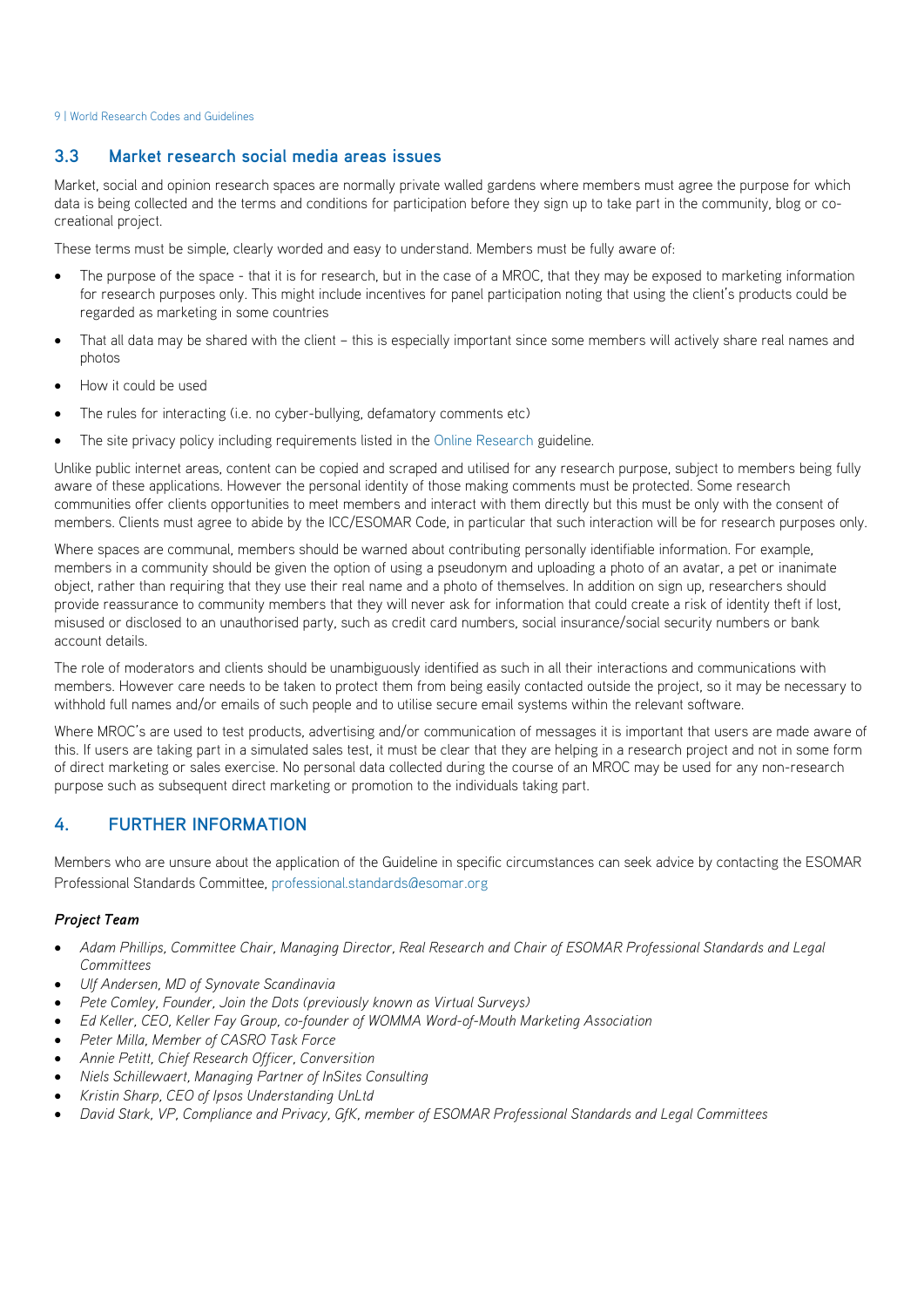#### **APPENDIX 1: KEY FUNDAMENTALS OF THE ICC/ESOMAR CODE**

- 1. Market researchers shall conform to all relevant national and international laws.
- 2. Market researchers shall behave ethically and shall not do anything which might damage the reputation of market research.
- 3. Market researchers shall take special care when carrying out research among children and young people.
- 4. Users' cooperation is voluntary and must be based on adequate, and not misleading, information about the general purpose and nature of the project when their agreement to participate is being obtained and all such statements shall be honoured.
- 5. The rights of users as private individuals shall be respected by market researchers and they shall not be harmed or adversely affected as the direct result of cooperating in a market research project.
- 6. Market researchers shall never allow personal data they collect in a market research project to be used for any purpose other than market research.
- 7. Market researchers shall ensure that projects and activities are designed, carried out, reported and documented accurately, transparently and objectively.
- 8. Market researchers shall conform to the accepted principles of fair competition.

#### **APPENDIX 2: CONTRACT/POLICY ADVICE WITH SUB-CONTRACTORS/THIRD PARTY SUPPLIERS OF SMR**

When sub-contractors are used. ESOMAR recommends the researcher checks if they follow appropriate practices and procedures, especially with respect to observing any legal requirements and also about the privacy and protection of identifiable user data. Researchers should:

- Carry out due diligence when identifying and selecting sub-contractors
- Execute written Non-Disclosure agreements
- Execute written contracts that outline duties, obligations, and responsibilities of the sub-contractors that address all parts of the research process, especially privacy and data protection; parties involved and address non-disclosure requirements
- Engage in on-going oversight of sub-contractors and their activities and
- Ensure any data provided to them by sub-contractors is provided legally and in accordance to service ToU.

Policies and contracts relating to the research process and privacy are available from CASRO (http://www.casro.org ) through the CASRO Privacy Protection Program (CASRO 3P). The CASRO 3P program has been designed to address the needs of various geographies, including the US and the EU.

Model contracts for transfer of personal data from the EU are available from the European Commission

http://ec.europa.eu/justice/policies/privacy/modelcontracts/index\_en.htm

**ESOMAR Eurocenter 2 Barbara Strozzilaan 384 1083 HN Amsterdam The Netherlands Tel +31 20 664 2141 Fax: +31 20 664 2922 E-mail professional.standards@esomar.org www.esomar.org**